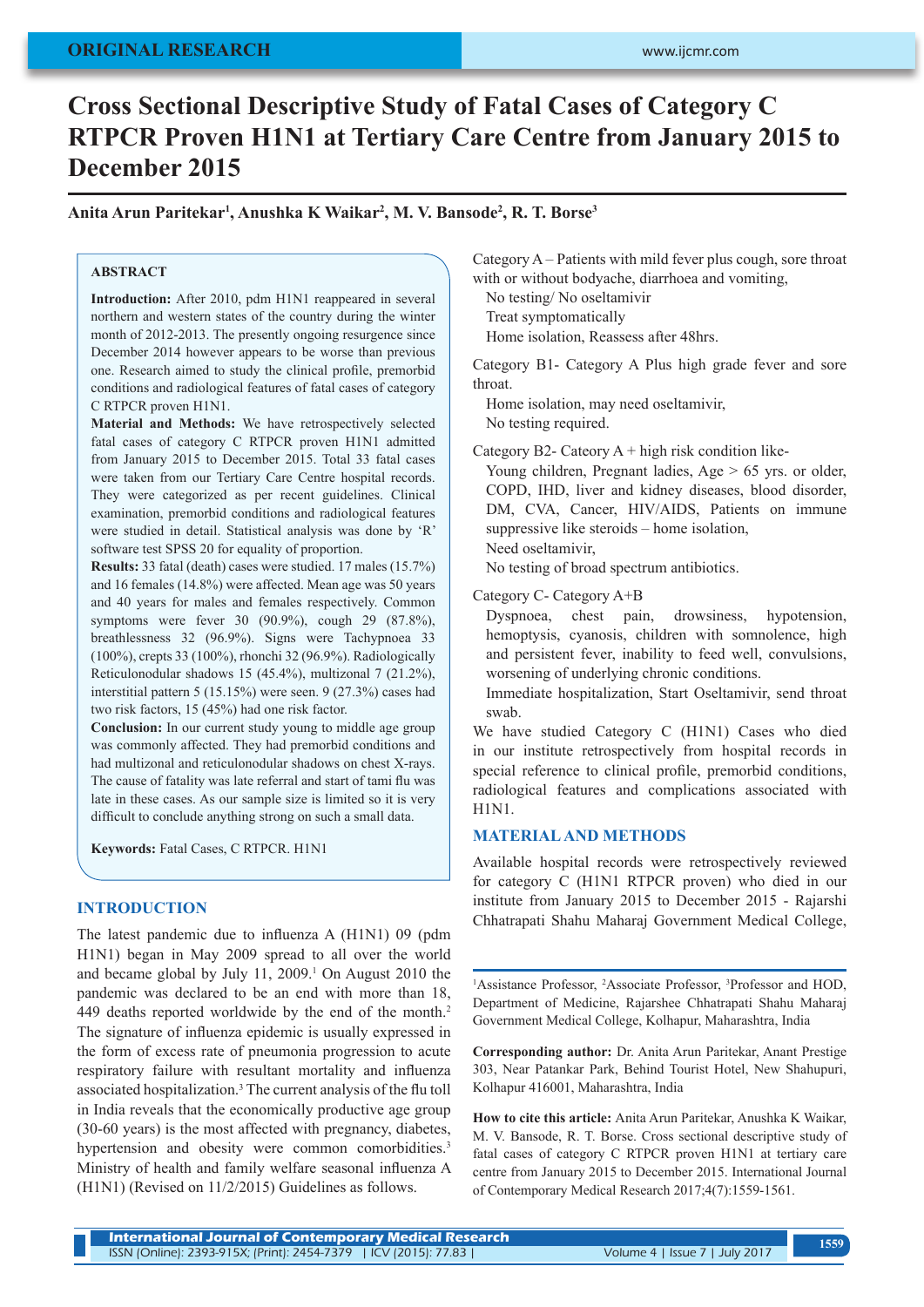CPR Hospital. The study had ethical clearance from the Institutional ethical committee. All fatal cases from category C (RTPCR) proven H1N1 were studied. Their clinical profiles, premorbid conditions and their radiological features. This is Cross-sectional Descriptive Observational study using universal sampling 'R' software test SPSS 20 for equality of proportion.

Inclusion criteria were Category C as per recent guidelines and those who died of H1N1 proven by RTPCR methods.<sup>1</sup> Exclusion criteria:

- 1. Category B2 not taken who have been discharged after treatment with oseltamivir.
- 2. Age <18yrs. were excluded. Informed consent was not required as they were studied retrospectively from the hospital records and no intervention was done.

#### **Data collection**

The following clinical data were collected from available hospital records, demographic characteristics on admission including age gender duration of symptoms, signs, comorbid illnesses, clinical findings and radiologic abnormalities.

Diagnosis of H1N1 done by RTPCR method done at NIV laboratory at Pune. Chest X-ray was done in portal machine of Adonis of 100mA capacity. The chest radiographs were reviewed by two experienced radiologist who were blinded to each other's reports who showed excellent (95%) agreement. Ethical review committee approval was taken and was approved by RCSM GMC CPR Hospital ethical committee.

# **STATISTICAL ANALYSIS**

All analysis were carried out utilizing universal sampling 'R' software test SPSS 20 for equality for proportion.

### **RESULTS**

Total 33 fatal (who died) cases were retrospectively selected from our available hospital records analysed from January 2015 to December 2015. 17 (51.5%) were males and 16 (48.5%) females were affected. Mean age in males is 50.5 years and 40 years for females. p value is <0.0497 i.e. <0.05. Therefore proportion of male deaths is greater than female deaths as shown in Table-1.

Common symptoms were fever in 30 (90.9%), cough 29 (87.8%), breathlessness 32 (96.9%), hemoptysis 4 (12.12%), vomiting 4 (12.12%), diarrhoea 3 (9%). Common signs were tachypnoea 33 (100%), hypotension 5 (15%), crepts 33 (100%), rhonchi 32 (96.9%) as shown in Table-2.

Premorbid condition- Hypertension and diabetes 3 (9.09%), CVA and Hypertension 2  $(6.06\%)$ , ASD+AF 2  $(6.06\%)$ , Pulmonary TB 4 (12.12%), pregnancy 3 (9.09%), HIV 2 (6.06%), IHD and HT 2 (6.06%), Hypertension 3 (9.09%), DM 3 (9.09%). 9 (27.2%) had more than one risk factors. 15 (45.4%) had one risk factors. 11 patients were healthy and no risk factors as shown in Table-4.

Radiologically, both lower zones were affected in 2 (6%), multizonal 7 (21.2%). Reticulonodular pattern 15 (45.4%), interstitial 5 (15.15%) old TB and multizonal involvement is 4 (12.12%). So in our study we found multizonal involvement and reticulonodular shadows were common amongst the

| Age                                           | Male | $\frac{0}{0}$ | Female | $\frac{0}{0}$ |  |
|-----------------------------------------------|------|---------------|--------|---------------|--|
| $\overline{20-40}$                            |      | 18.18         | 10     | 30.3          |  |
| $41-61$                                       |      | 18.18         |        | 12.12         |  |
| 61-80                                         |      |               |        | 6.06          |  |
| 81-100                                        |      | 6.06          |        |               |  |
| Total                                         |      | 51.5          | 16     | 48.5          |  |
| <b>Table-1:</b> Age group in death cases N-33 |      |               |        |               |  |

| <b>Symptoms and signs</b>   | <b>Number of cases</b> | Percentage |  |  |
|-----------------------------|------------------------|------------|--|--|
| Fever                       | 30                     | 90.9       |  |  |
| Cough                       | 29                     | 87.87      |  |  |
| <b>Breathlessness</b>       | 32                     | 96.9       |  |  |
| Hemoptysis                  | 4                      | 12.12      |  |  |
| Vomitting                   | 4                      | 12.12      |  |  |
| Diarrhoea                   | 3                      | 9          |  |  |
| Tachypnoea                  | 33                     | 100        |  |  |
| Hypotension                 | 5                      | 15         |  |  |
| Crepts                      | 33                     | 100        |  |  |
| Rhonchi                     | 32                     | 96.9       |  |  |
| Table-2: Symptoms and signs |                        |            |  |  |

|                                       | <b>Number of patient</b> | Percentage |  |  |
|---------------------------------------|--------------------------|------------|--|--|
| Both lower zones                      |                          |            |  |  |
| Multizonal                            |                          | 212        |  |  |
| Reticulonodular                       | 15                       | 454        |  |  |
| Interstitial                          |                          | 15.15      |  |  |
| $Old TB + Multizonal$                 |                          | 12.12      |  |  |
| <b>Table-3:</b> Radiological findings |                          |            |  |  |

| <b>Premorbid condition</b>     | Number of                     | Percentage |  |  |  |
|--------------------------------|-------------------------------|------------|--|--|--|
|                                | condition                     |            |  |  |  |
| Hypertension+Diabetes mellitus | 3                             | 9.09       |  |  |  |
| $CVA + Hypertension$           | 2                             | 6.06       |  |  |  |
| $ASD + AF$                     | 2                             | 6.06       |  |  |  |
| Pulmonary TB                   | 4                             | 12.12      |  |  |  |
| Pregnancy                      | 3                             | 9.09       |  |  |  |
| <b>HIV</b>                     | $\mathfrak{D}_{\mathfrak{p}}$ | 6.06       |  |  |  |
| $IHD + Hypertension$           | $\mathfrak{D}_{\mathfrak{p}}$ | 6.06       |  |  |  |
| Hypertension                   | $\mathbf{3}$                  | 9.09       |  |  |  |
| Diabetes mellitus              | ς                             | 9.09       |  |  |  |
| Table-4: Premorbid conditions  |                               |            |  |  |  |

fatal cases studied as shown in Table-3.

15 cases (45%) died within 48 hours of admission. 11 (33%) died within a week of admission. 7 (21%) died after 1-2 weeks of admission. The start up of oseltamivir was late in the ones who died within 24-48 hours of admission. Majority cases 45.4% had reticulonodular pattern and multizonal involvement who succumbed early within 24-48 hours of admission. The complications were sepsis with multi-organ failure which stayed for more than a week and also had acute kidney injury and hypotension. All were treated with invasive volume control ventilation with PEEP.

#### **DISCUSSION**

Seasonal Influenza is an acute respiratory illness that occurs particularly during the winter months.4,5 The pandemic started in India in the month of August 2009 and the index cases